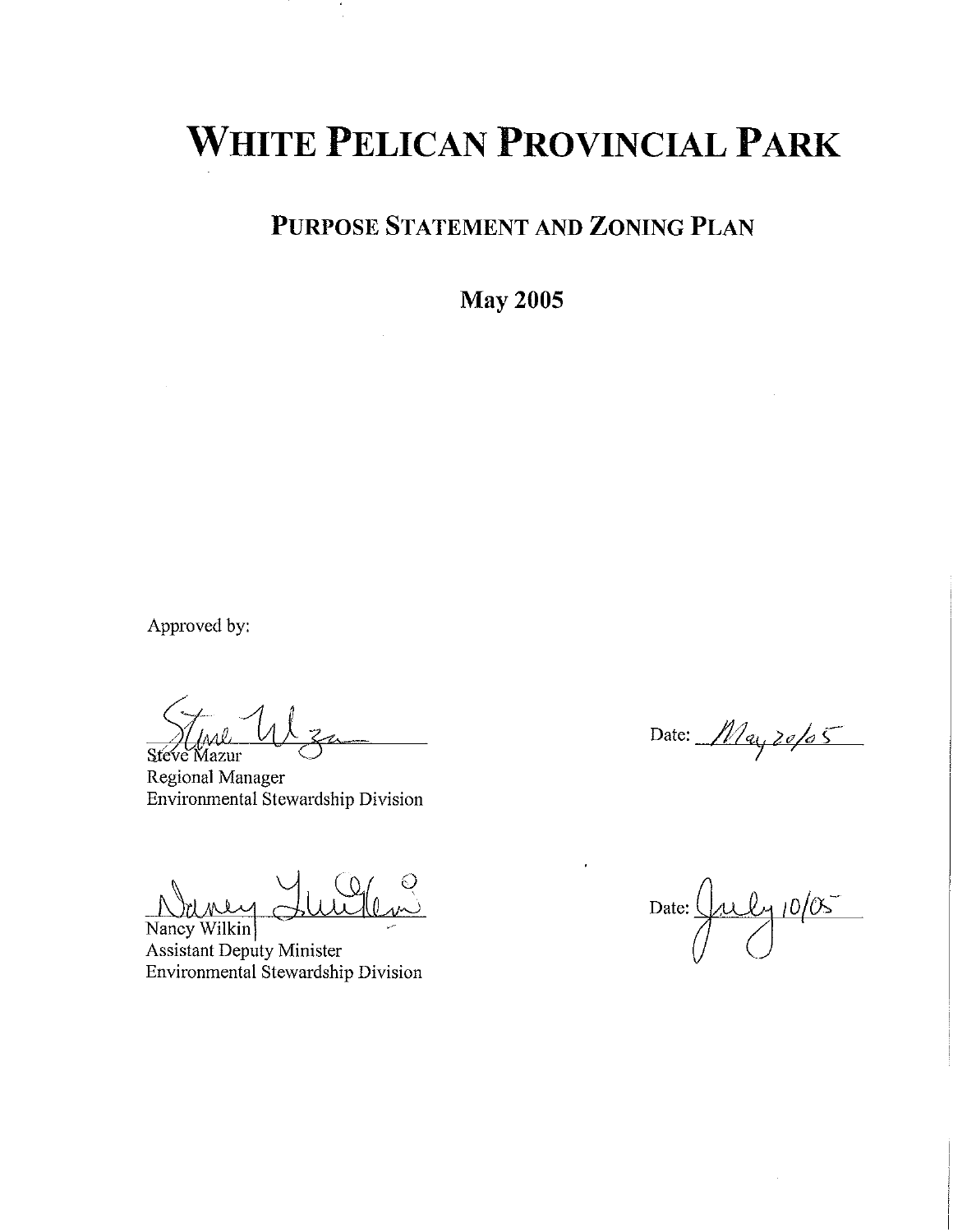## **WHITE PELICAN PROVINCIAL PARK Purpose Statement and Zoning Plan**

White Pelican Park was one of 17 protected areas recommended by the Cariboo-Chilcotin Land Use Plan. The original park, which is nested within the new protected area, was established on April 8, 1971 and was 1247 hectares in size. With the additional area recommended from the land use plan the park is now 2,762 hectares in area. The park is situated 34 km north of Alexis Creek.

### **Primary Role**

The **primary** role of White Pelican Provincial Park is to protect critical nesting and breeding habitat for the red-listed American White Pelican. Stum Lake supports the only known American white pelican nesting colony in British Columbia. The American white pelican is legally designated as an endangered species under the B.C. *Wildlife Act*, and are highly susceptible to disturbance during nesting periods. Hunting, trapping and the discharge of firearms is prohibited below the highwater mark of Stum Lake from March  $1<sup>st</sup>$  to August  $31<sup>st</sup>$  to protect the American white pelican. Access closures are in effect through the *Wildlife Act* and aircraft landing restrictions are enforced through the *Park and Recreation Area Regulation*.

#### **Secondary Role**

The **secondary** role of White Pelican Provincial Park is to provide representation of the SBPS biogeoclimatic zone in the Chilcotin Plateau and Nazko Uplands ecosections.

| <b>Known Management Issues</b>                       | <b>Response</b>                                      |
|------------------------------------------------------|------------------------------------------------------|
| Bark beetle activities in park.                      | Continue to monitor and work with the Ministry of    |
|                                                      | forests on methods to contorl spread of bark beetle  |
|                                                      | activities and prevent impacts to adjacent           |
|                                                      | commercial forests.                                  |
| Increased access to the park through adjacent forest | Continue access restrictions, both timing of use and |
| development may disturb pelicans.                    | physical restrictions. Work with other agencies and  |
|                                                      | licensees to minimize access routes.                 |
| Potential displacement of pelicans.                  | Monitor pelican use and habitats.                    |
| Lack of cultural heritage information.               | Work with First Nations to increase knowledge        |
|                                                      | about cultural values in the park and ensure First   |
|                                                      | Nations can use and access Reserves within the       |
|                                                      | park in a manner which minimizes impacts to          |
|                                                      | pelicans.                                            |

#### **Zoning**

The entire park is zoned Special Feature, in recognition of the special management that is required to protect the habitat of the provincially red-listed American white pelican.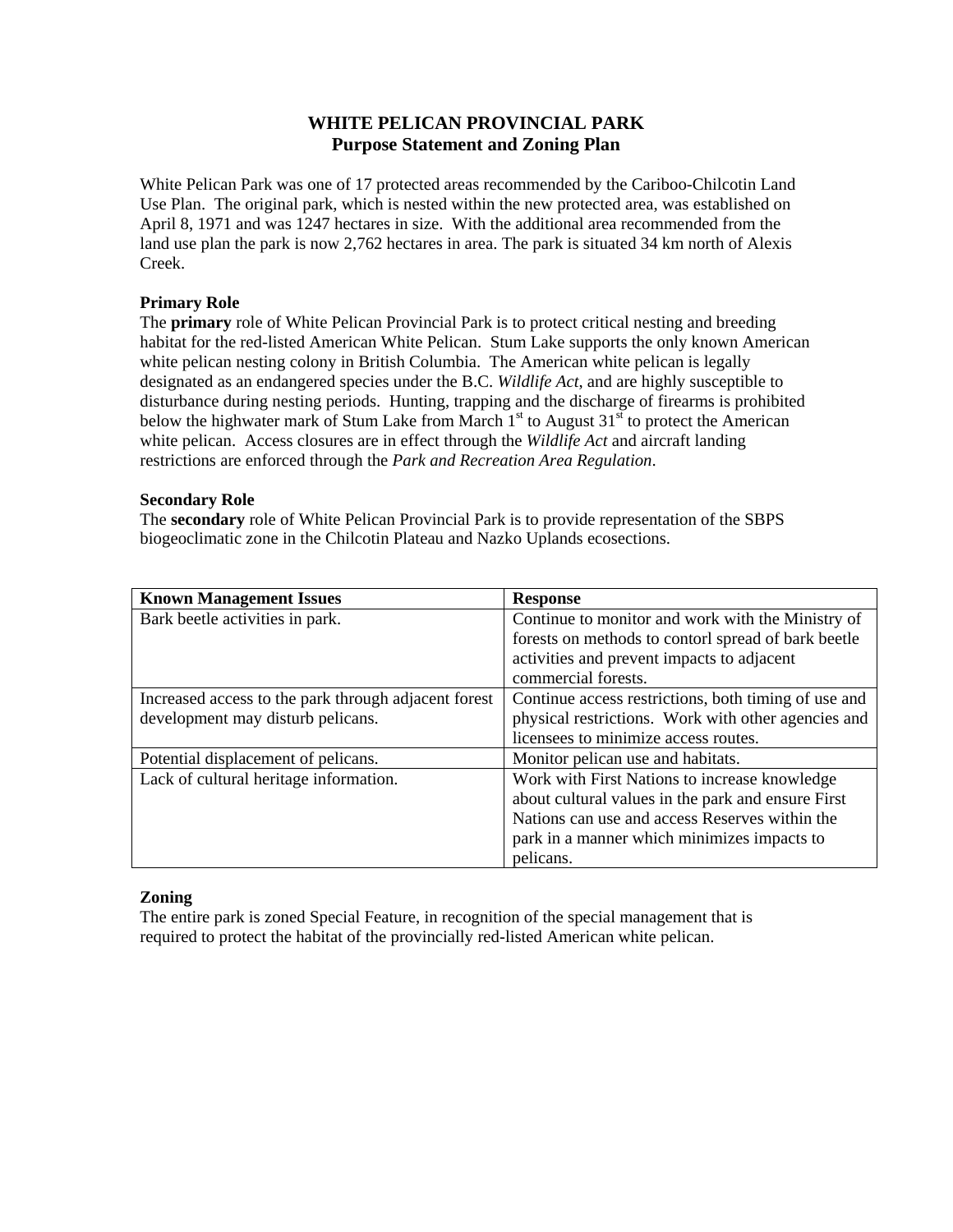| <b>CONSERVATION</b>                           |  |                                                                                                                                                                                                                                                                                                                                                                                                                                                                                                                                                                                                                                                                                                                    |  |
|-----------------------------------------------|--|--------------------------------------------------------------------------------------------------------------------------------------------------------------------------------------------------------------------------------------------------------------------------------------------------------------------------------------------------------------------------------------------------------------------------------------------------------------------------------------------------------------------------------------------------------------------------------------------------------------------------------------------------------------------------------------------------------------------|--|
| Representation                                |  |                                                                                                                                                                                                                                                                                                                                                                                                                                                                                                                                                                                                                                                                                                                    |  |
| ecosection                                    |  | The majority (approximately 89%) of the park is in the Chilcotin Plateau<br>Ecosection, with the remainder in the Nazko Uplands Ecosection.<br>The Chilcotin Plateau Ecosection is under-represented (4.02%) in the<br>protected areas system. White Pelican Lake contributes only 5.94% of the<br>overall protected areas representation of this ecosection. The major<br>contributors are Nuntsi Park (33.99%) and Big Creek Park (40.8%).<br>White Pelican Lake contributes only 0.2% of the overall protected areas<br>representation of the Nazko Uplands Ecosection (10.91% protected). Other<br>Major contributors to the representation of this ecosection are Tweedsmuir<br>(31.7%) and Entiako (47.44%). |  |
| biogeoclimatic subzone/variant                |  | Provides 437 hectares to the SBPSdc subzone. A modest 5.41% of this<br>subzone is currently protected, primarily in Kluskoil Provincial Park. Other<br>protected areas with small amounts of SBPSdc include Nazko, Puntchesakut<br>and Narcosli. Provides 2,769 hectares to the SBPSxc subzone, of which only<br>a total of 3.19% is protected. Other protected areas that contribute to the<br>SBPSxc include Nuntsi, Nazko and Churn Creek and the Cardiff Ecological<br>Reserve.                                                                                                                                                                                                                                |  |
| <b>Special Feature</b>                        |  | Only known breeding colony of American White Pelicans in British<br>Columbia.                                                                                                                                                                                                                                                                                                                                                                                                                                                                                                                                                                                                                                      |  |
| <b>Rare/Endangered Values</b>                 |  | Medium sized breeding colony of American white pelicans utilize four<br>islands in lake. Pelecanus erythrophynchos is red listed, ranked S1B S2N<br>provincially, G3 globally. Senecio plattensis (Plains butterweed) is blue<br>listed, ranked S2S3 provincially and G3 globally.                                                                                                                                                                                                                                                                                                                                                                                                                                 |  |
| <b>Scientific/Research Opportunities</b>      |  | Relating to pelican use, breeding, habitat use and population dynamics.                                                                                                                                                                                                                                                                                                                                                                                                                                                                                                                                                                                                                                            |  |
| <b>RECREATION</b>                             |  |                                                                                                                                                                                                                                                                                                                                                                                                                                                                                                                                                                                                                                                                                                                    |  |
| <b>Representation:</b>                        |  |                                                                                                                                                                                                                                                                                                                                                                                                                                                                                                                                                                                                                                                                                                                    |  |
| backcountry                                   |  |                                                                                                                                                                                                                                                                                                                                                                                                                                                                                                                                                                                                                                                                                                                    |  |
| destination<br>٠                              |  | Some low intensity wildlife viewing                                                                                                                                                                                                                                                                                                                                                                                                                                                                                                                                                                                                                                                                                |  |
| travel corridor                               |  |                                                                                                                                                                                                                                                                                                                                                                                                                                                                                                                                                                                                                                                                                                                    |  |
| local recreation                              |  |                                                                                                                                                                                                                                                                                                                                                                                                                                                                                                                                                                                                                                                                                                                    |  |
| <b>Special Opportunities</b>                  |  | Wildlife viewing                                                                                                                                                                                                                                                                                                                                                                                                                                                                                                                                                                                                                                                                                                   |  |
| <b>Education/Interpretation Opportunities</b> |  |                                                                                                                                                                                                                                                                                                                                                                                                                                                                                                                                                                                                                                                                                                                    |  |